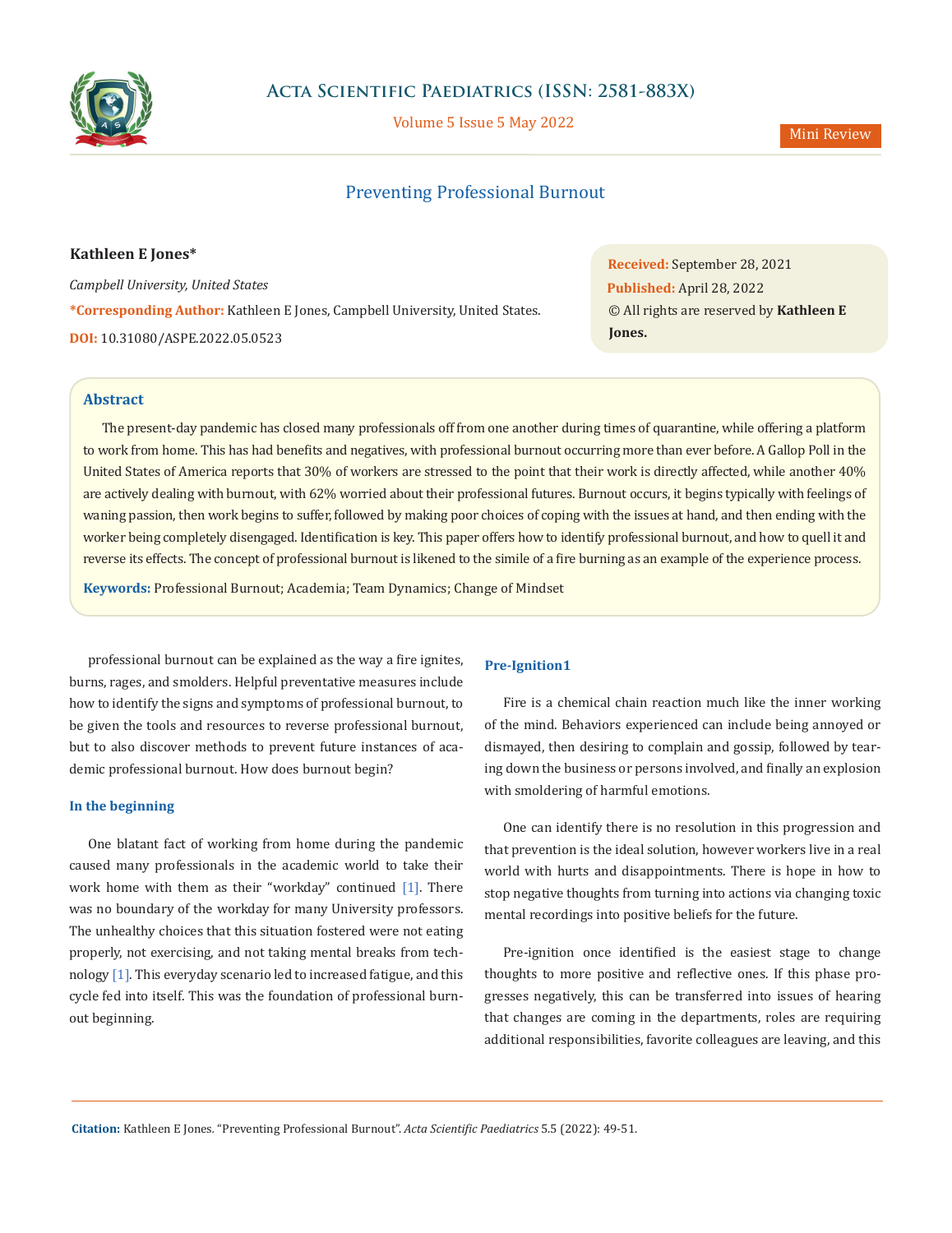stage is where annoyance and even discouragement can develop. These feelings if not dealt with can possibly transfer to a more disconcerted mindset.

This unsettled feeling can be examined and restructured by first determining what the current mindset in this moment is. The growth versus fixed mindset will determine the ability to alter one's thoughts. The fixed mindset is not the ideal method to handle professional burnout as people usually try to hide their errors, internalize that their abilities are limited to certain domains, practice negative self-talk setting themselves up for immediate failure as they avoid new challenges  $[2]$ . A wise confidant should be sought at this point to offer helpful insight. The growth mindset offers a restructuring of thoughts as challenges are accepted, being able to learn from professionals present, understanding that hard work will lead to professional goals, seeing failure as an opportunity to learn while acknowledging individual weaknesses and focusing on improving these weaknesses [2].

#### **Flaming**

If the fixed mindset is not altered, it can advance to the flaming stage of professional burnout. This phase is where inner thoughts can turn to a deeper disappointment that is felt, and perhaps via the observation of an unfair work balance or feeling isolated with a sink or swim attitude. It should be noted that as a self-doubt mentality creeps in, the worker may look for distractions or a means to extinguish the troubled feelings that occupy their mind.

If one is still unaware of these feelings and has not vented to a sage confidant, there still is hope to reverse this path. This is where some effort on the part of the worker will need to begin. This needs to be a trusted person that is known to tell the truth as an overreacting of feelings or if it is a genuine problem. Beware of sharing these hurts with toxic people, often they will only add fuel to the fire. It is one thing to have an empathetic ear and quite another to be refueled with more self-doubt [3].

The way one talks to themselves impacts what is achieved and kindness is crucial to restructure thoughts of permanence. Changing the mindset to a more affirmative action idea such as Challenge accepted. Next time someone throws an unfamiliar or tricky task requesting completion, embrace it and show that colleague how it is done.

#### **Transitions**

Annoyances turn into gossiping, feelings of anger, disappointment now turns to disgust, and a job search may invade immediate thoughts. This fire now spreads to others on the team with some talk of colleagues securing other work elsewhere. This phase can begin the downward spiral if control of your thoughts is not taken because at this point the fire is being fueled and is now spreading simultaneously gaining more power [3]. It is not yet out of control though.

#### **Smoldering**

The last phase of the fire before it has taken its captive is smoldering. Smoldering involves feelings of unappreciation, not wanting to come to work, disliking the job, detachment from the team, change of talk to now actively searching for a new job somewhere, because anywhere must be better then what position one is in. Finally, an unshared departure from job ends this scenario but the cycle will continue. The fire has died down a great deal, but the embers are very hot and can damage still! When professional burnout takes hold, passion for work wanes, work suffers, leading to a vicious cycle of negativity. The worker will end up either resenting the work and/or making unhealthy decisions to try to cope with burnout. Eventually, complete disengage occurs [3].

## **Extinguishing of the Fuel**

The removal of fuel will correct this situation. When fighting a wildfire, the best method is to remove the fuel, however this does not extinguish the fire. It will continue to burn until the inner fuel is used up, but the removal of the fuel will prevent further spreading of poison to other workers. Ideally the removal of fuel, heat, and oxygen are the best methods of stopping a fire, and prevention of a fire is the best thing one can do, and if one thing must be removed of the three components it should be fuel. Negative thoughts and toxic feeders around the worker hurt us or disappoint seen as a harm to the professional team. The fueling of the fire within stems from negative thoughts and restructuring of the mind is necessary for emotional wellbeing.

## **Conclusion**

The means to reduce stress are endless from reading a favorite book, listening to music, taking a nap, going for a brisk walk, en